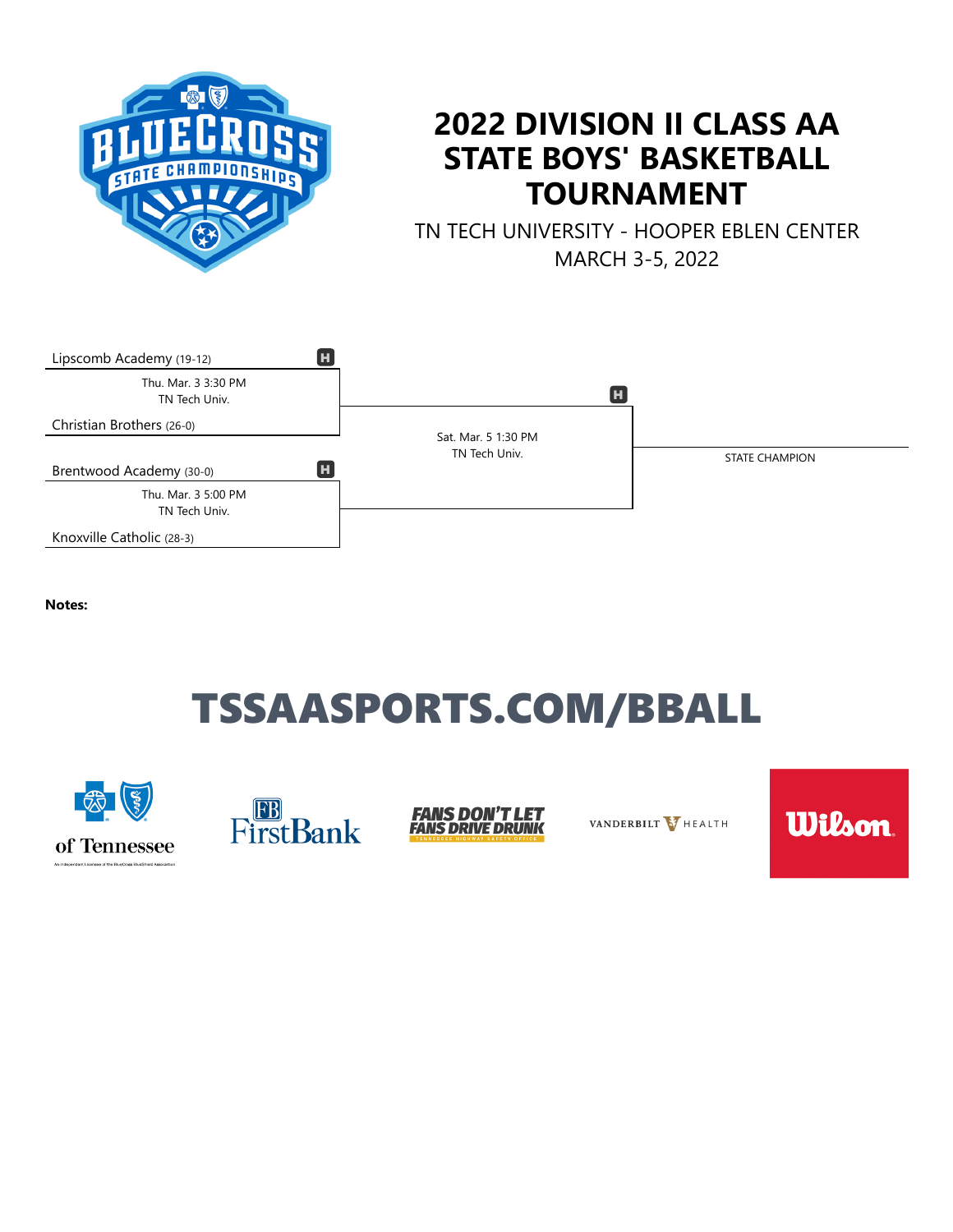#### **2022 DIVISION II CLASS AA STATE BOYS' BASKETBALL TOURNAMENT**

#### **Brentwood Academy (30-0)**

**Eagles** · Brentwood, TN · Williamson Co. · Middle Region

| Lt/Dk          | Player              | CI  | Ht       | Pos |
|----------------|---------------------|-----|----------|-----|
| $\mathbf 0$    | <b>Trey Ellis</b>   | Sr. | $6 - 01$ | G   |
| 1              | Drey Moss           | Jr. | $6 - 01$ | G   |
| $\overline{2}$ | Jayson Nixon        | Jr. | $6 - 01$ | G   |
| 3              | <b>Trent McNair</b> | Sr. | $6 - 06$ | G   |
| 4              | George Macintyre    | Fr. | $6 - 06$ | G   |
| 5              | <b>Tyler Tanner</b> | So. | $6 - 01$ | G   |
| 11             | DJ Senter           | Sr. | $6 - 03$ | F   |
| 13             | Isaiah Cane         | Jr. | $5 - 11$ | PG  |
| 14             | Drew Clemmer        | Jr. | $6 - 00$ | SG  |
| 15             | Jack West           | So. | $6 - 04$ | PF  |
| 20             | Lincoln Aholt       | Jr. | $6 - 06$ | F   |
| 23             | Alec Rasmussen      | Jr. | $6 - 03$ | F   |

#### **Head Coach:** Matt Hoppe

**Assistants:** Bill Kottas, Will Mantlo, Cameron Robinson, Dan Wilkerson

- Second consecutive state tournament appearance.
- Consecutive state tournament appearances: 1990-91 (2); 2000-01 (2); 2003-07 (5); 2015-19 (5); 2021-22 (2).
- Consecutive state championships: 2003-06 (4); 2015-18 (4).
- Their first tournament appearance was in 1979 where they lost to Kingston in the quarterfinals, 60-59.
- They were crowned champions for an eighth time in 2018 after defeating MUS and Baylor, finishing the season (25-5).
- They finished as runners-up for a fifth time in their last appearance in 2021 after defeating Christian Brothers before losing to MBA, 72-51.

## **Knoxville Catholic High School (28-3)**

**Fighting Irish** · Knoxville, TN · Knox Co. · East Region

| Lt/Dk | Player                    | CI  | Ht       | Pos |
|-------|---------------------------|-----|----------|-----|
| 1     | Christopher Cain          | Jr. | $6 - 04$ | G   |
| 2     | Deondrea Lindsey          | Fr. | $6 - 07$ | F   |
| 3     | Yesan Warren              | So. | $6 - 01$ | G   |
| 4     | Pressley Patterson        | Sr. | $6 - 00$ | G   |
| 5     | <b>B.J. Edwards</b>       | Sr. | $6 - 03$ | G   |
| 12    | Luke Jessie               | Sr. | $6 - 00$ | G   |
| 14    | <b>Quincy Pannell</b>     | So. | $6 - 00$ | G   |
| 21    | Joe O'Leary               | Jr. | $5 - 10$ | G   |
| 22    | <b>Bentley Turbyville</b> | So. | $6 - 02$ | G   |
| 23    | Caleb Asbaty              | So. | $6 - 02$ | G   |
| 24    | Alex Doerger              | So. | $6 - 07$ | F   |
| 25    | Jaevien Eleam             | Fr. | $6 - 04$ | F   |

**Head Coach:** Mike Hutchens

**Assistants:** Geraud Hall, Anthony Scott

- Third consecutive state tournament appearance.
- Consecutive state tournament appearances: 1976-78 (3), 2004-06 (3); 2020-22 (3).
- They finished as runners-up in their first tournament appearance in 1974 after defeating Bledsoe Co. and Dresden before losing to Happy Valley, 44-42.
- They won their first championship in 2020 after defeating Christian Brothers and Briarcrest, finishing the season (25-4).
- Their last appearance was in 2021 where they lost to MBA in the semifinals, 60-49.

#### **Christian Brothers High School (26-0)**

**Purple Wave** · Memphis, TN · Shelby Co. · West Region

| Lt/Dk | Player               | CI  | Ht       | Pos |
|-------|----------------------|-----|----------|-----|
| 1     | Chandler Jackson     | Sr. | $6 - 05$ | G   |
| 2     | Jack Pender          | Jr. | $5 - 10$ | G   |
| 3     | Ashton Strother      | Sr. | $6 - 03$ | F   |
| 4     | Drew Petro           | Jr. | $6 - 04$ | F   |
| 10    | Nehemiah Ausley      | Sr. | $5 - 09$ | G   |
| 11    | Rodney McNeal        | Fr. | $5 - 10$ | G   |
| 12    | <b>Zion Owens</b>    | Sr. | $5 - 09$ | G   |
| 15    | Gavin Jellow         | Fr. | $6 - 02$ | G   |
| 21    | Jackson Saatkamp     | So. | $6 - 02$ | G   |
| 22    | Perrin Mullinax      | Sr. | $6 - 02$ | G   |
| 24    | <b>Ashton Hudson</b> | So. | $6 - 01$ | G   |
| 30    | Eli Cannon           | So. | $6 - 01$ | G   |
| 32    | <b>Hunter Pratt</b>  | Sr. | $6 - 06$ | F   |
| 33    | Barrett Burchyett    | Jr. | $6 - 08$ | F   |
| 35    | Michael Pepper       | Jr. | $6 - 01$ | G   |

#### **Head Coach:** Bubba Luckett

**Assistants:** Brad Luckett, Brian Scott, Ben Spence

- Third consecutive state tournament appearance.
- Consecutive state tournament appearances: 2014-16 (3); 2020-22 (3).
- Their first appearance was in 1922 where they defeated Sewanee Military before losing to Morgan in the second round, 25-7.
- They won their only championship in 1987 after defeating Gallatin, Greeneville, and Dyersburg, finishing the season (32-5).
- They finished as runners up for the fourth time in 2015 after defeating Ensworth before losing to Brentwood Academy, 58-55.
- Their last appearance was in 2021 where they lost to Brentwood Academy in the semifinals, 69-61.

### **Lipscomb Academy (19-12)**

**Mustangs** · Nashville, TN · Davidson Co. · Middle Region

| Lt/Dk | Player                 | CI  | Ht       | Pos |
|-------|------------------------|-----|----------|-----|
| 1     | Kaleb Beasley          | So. | $6 - 01$ | G   |
| 2     | Maureice Sherrill      | Jr. | $6 - 00$ | G   |
| 5     | Cole Hammond           | Sr. | $6 - 01$ | G   |
| 10    | Jamison Tillman        | Jr. | $5 - 10$ | G   |
| 11    | <b>Brandon Sweeney</b> | Sr. | $6 - 03$ | F   |
| 12    | Willie Walton          | Sr. | $6 - 03$ | G   |
| 14/3  | Ryan Peck              | Jr. | $6 - 00$ | G   |
| 15    | Myles Sidney           | Fr. | $6 - 05$ | F   |
| 20    | Mason Swiggart         | Jr. | $6 - 03$ | F   |
| 21    | <b>Barrett Starks</b>  | Sr. | $6 - 00$ | F   |
| 22    | Henry Brown            | Jr. | $6 - 05$ | G   |
| 23    | Dillon Lorick          | So. | $6 - 00$ | F   |
| 24    | Jaden Lyles            | Sr. | $6 - 01$ | G   |
| 30    | Jo Jo Lyles            | So. | $6-0$    | G   |
| 34/44 | Campbell Vandiver      | Jr. | $6 - 09$ | C   |

#### **Head Coach:** Kevin Starks

**Assistants:** Devin Arnold, Bradley Farmer, Andrew Greer, Hunter York

- Consecutive state tournament appearances: 1973-74 (2); 1987-91 (5);  $\bullet$ 1995-96 (2).
- $\bullet$ Their first appearance was in 1926 where they lost to Ridgley in the second round, 24-12.
- Their only championship came in 1993 after defeating Kingsbury, Howard, and Sweetwater, finishing the season (32-4).
- Their last appearance was in 2009 where they lost to Brainerd in the quarterfinals, 70-60.